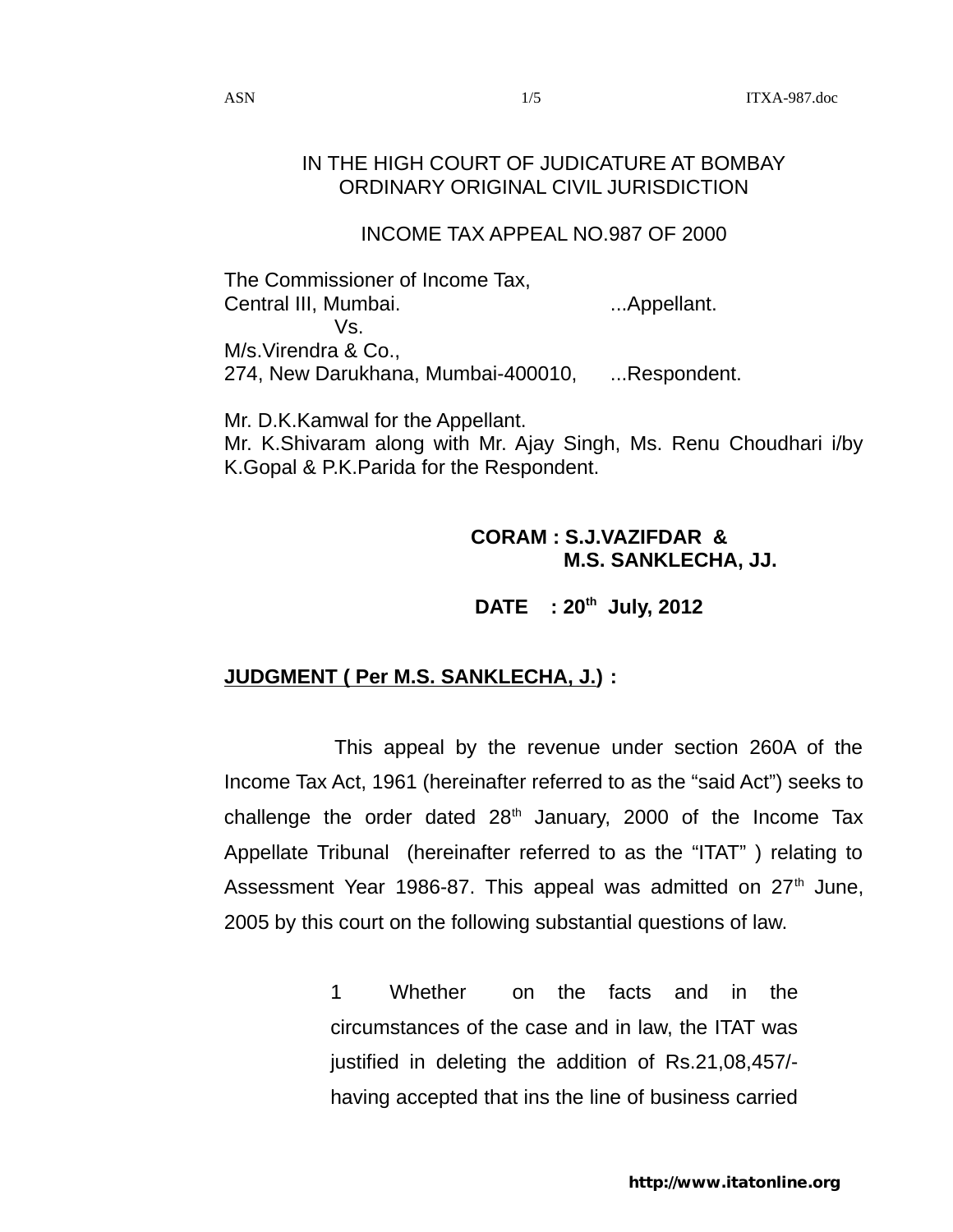on by the assessee, generation of scrap was always determined by the type of vessel borken by the assessee and in the absence of documentary evidence and records, the assessee's contentions with regard to the generation of non ferrous scrap could not be accepted?

2 Whether in the facts and in the circumstances of the case and in law, the ITAT was justified in deleting the addition of Rs.21,08,4578/ when the Assessing officer had made the addition on the basis of the report of a Committee appointed by the Ministry of Steel and Mines and was backed by cases engaged in the similar line of business?

3 Whether on the facts and in the circumstances of the case and in law, the ITAT was justified in deleting the addition of Rs.21,08,457/ without bringing on record details and documentary evidences to show that the condition of the ships broken by the assessee justified the generation of scrap at 0.81% only?

2 Brief facts leading to this appeal are as under:

a) The respondent-assessee carries on business of ship breaking. In its return of income filed for the Assessment Year 1986-87 the respondent had claimed that scrap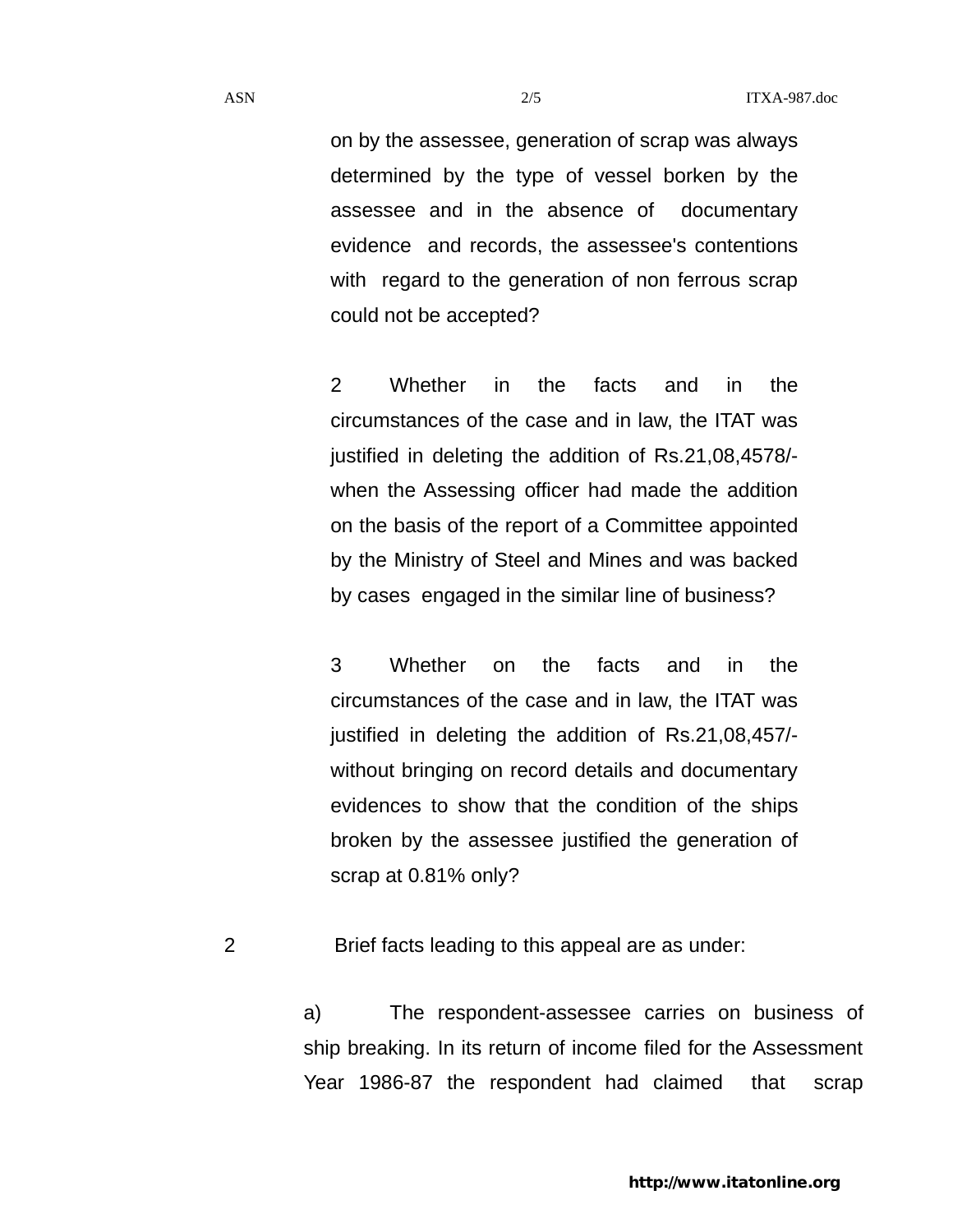generated and sold from the breaking of ships was in the aggregate of 7144 metric tons and out of which 0.81% i.e. 57.95 metric tons was non ferrous metal. The Assessing officer while determining the respondent's income for the Assessment Year 1986-87 by an order dated 30<sup>th</sup> March, 1989 was of the view that the non ferrous metal which was generated and sold was 2% of the total recovery of scrap i.e. 142.88 metric tons and for this purpose the Assessing officer relied upon the scrap generated by the three other ship breaking units being assessed by him. Consequently, the Assessing Officer concluded that the excess non ferrous metal as determined by him had been sold generating an income of Rs.21.08 lacs which had not been disclosed. This amount of Rs.21.08 lacs was added to the respondent-assessee's income as income from undisclosed sources.

b) The Commissioner of Income Tax (Appeals) by an order dated 3rd August, 1990, upheld the order of the Assessing officer.

c) The ITAT by its order dated  $20<sup>th</sup>$  January, 2000 allowed the respondent's appeal. The ITAT held that there cannot be any standard measure of generation of scrap while carrying out the activity of ship breaking. This is because generation of scrap would always depend upon the type of the vessel being broken. In the circumstances, there cannot be any objective standard. Further, the ITAT also held that the cases of other ship breakers being relied upon by the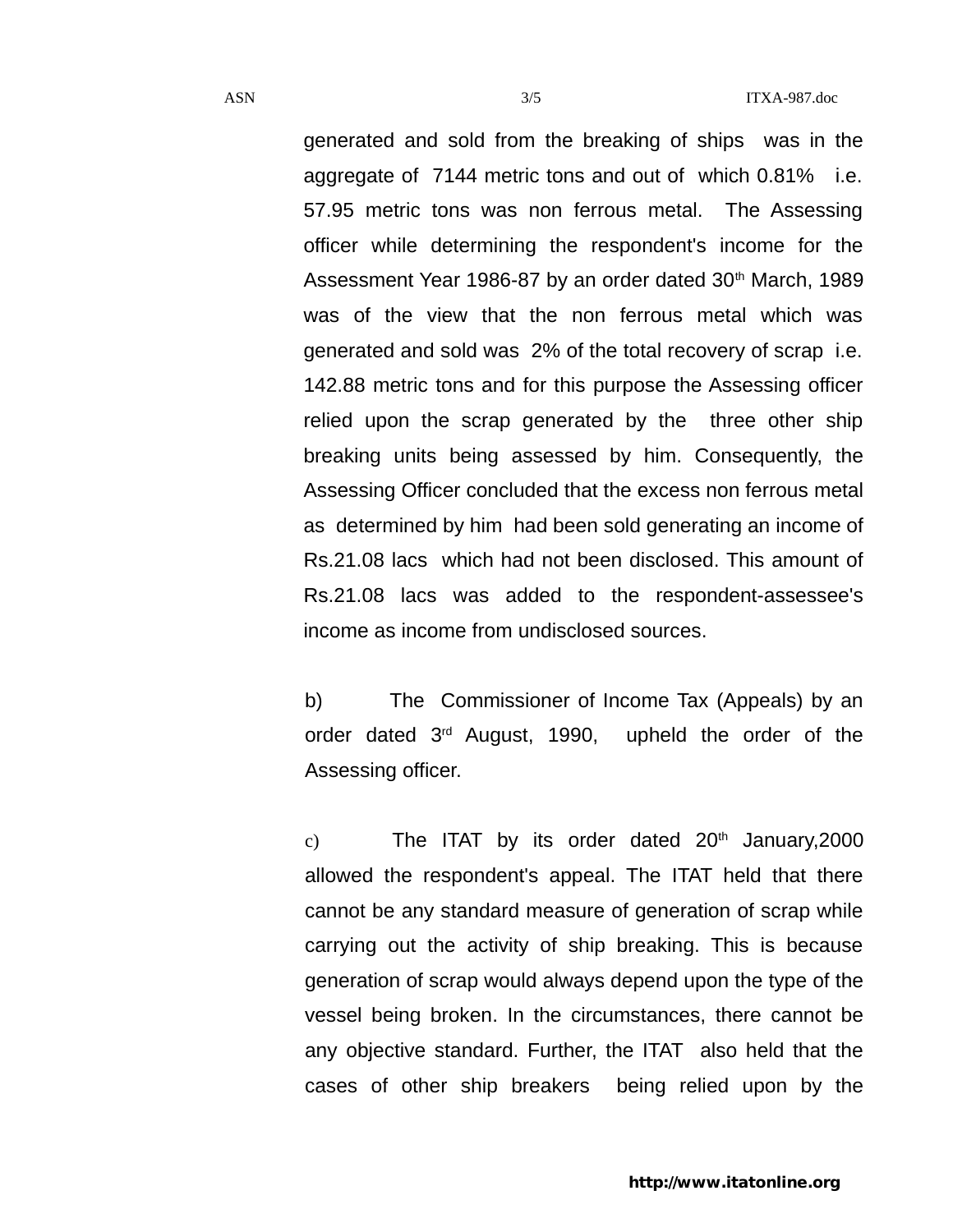ASN  $\frac{4}{5}$  ITXA-987.doc

Assessing officer to conclude that generation of non ferrous scrap is in excess of 2% cannot be relied upon as the same was never put to the respondent-assessee so as to enable the respondent assessee to deal with the same.

3) The ITAT on the basis of the evidence before it has come to the conclusion that 0.81 % of the total recovery being attributed to non ferrous scrap generated during the course of ship breaking by the respondent assessee was correct. It is pertinent to note that the respondent assessee had maintained excise record and its books were audited and the department does not challenge the purchases and sales reflected in the respondent's books of accounts. It is important to note that between 0.90% to 1.40% of non ferrous scrap being generated out of the total scrap on the activity of ship breaking has been accepted by the department upto the Assessment Year 1990- 91.The Advocate for the respondent-assessee points out that even for subsequent assessment years 1992-93 to 1996-97, generation of non ferrous scrap at 0.81% had been accepted by the department.

4) The finding of the ITAT is one of fact and the same cannot be said to be perverse. No substantial question of law therefore, arises for the determination by this Court.

5) It must also be pointed out that though we have dismissed the appeal filed by the Revenue on merits, the appeal itself would not be entertainable as the tax effect in the present appeal would be only Rs.5.69 lacs. The appeal was filed in June, 2000. Our Court in the matter of **CIT Vs. Vijay V.Kavekar in Income Tax Appeal No.78 of**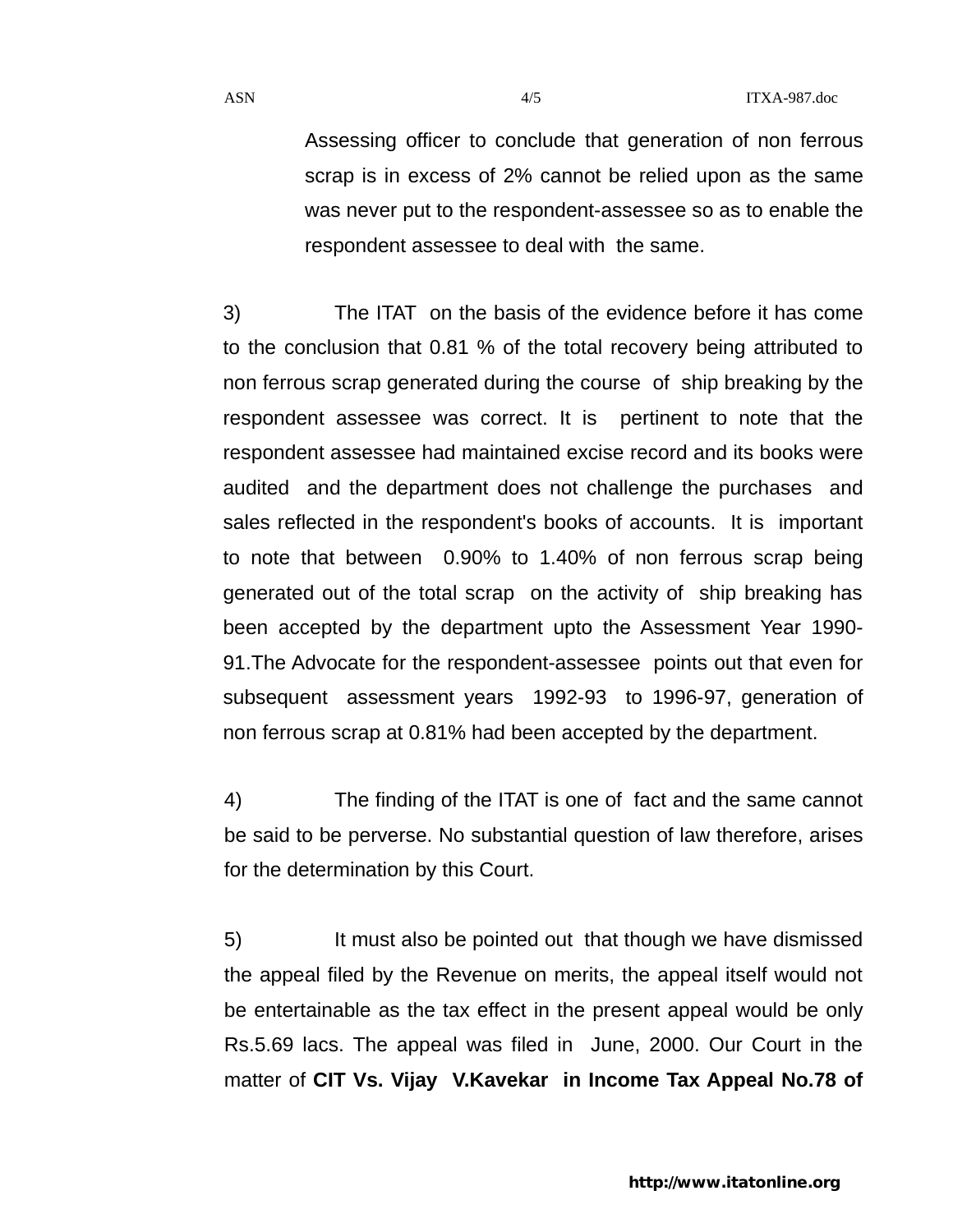**2007 dated 29th July, 2011** held that the CBDT Circular No.2/2011 issued on 9<sup>th</sup> February 2011 directing the Revenue not to file appeals under Section 260A in cases where the tax effect is less than Rs.10/ lacs. The said circular has retrospective effect and would also apply in respect of pending appeals. Consequently, the appeal would also not be entertained on the ground that the tax effect is less than Rs.10/ lacs.

6) Appeal is dismissed. No order as to costs.

 **( M.S. SANKLECHA, J. ) ( S. J. VAZIFDAR, J.)**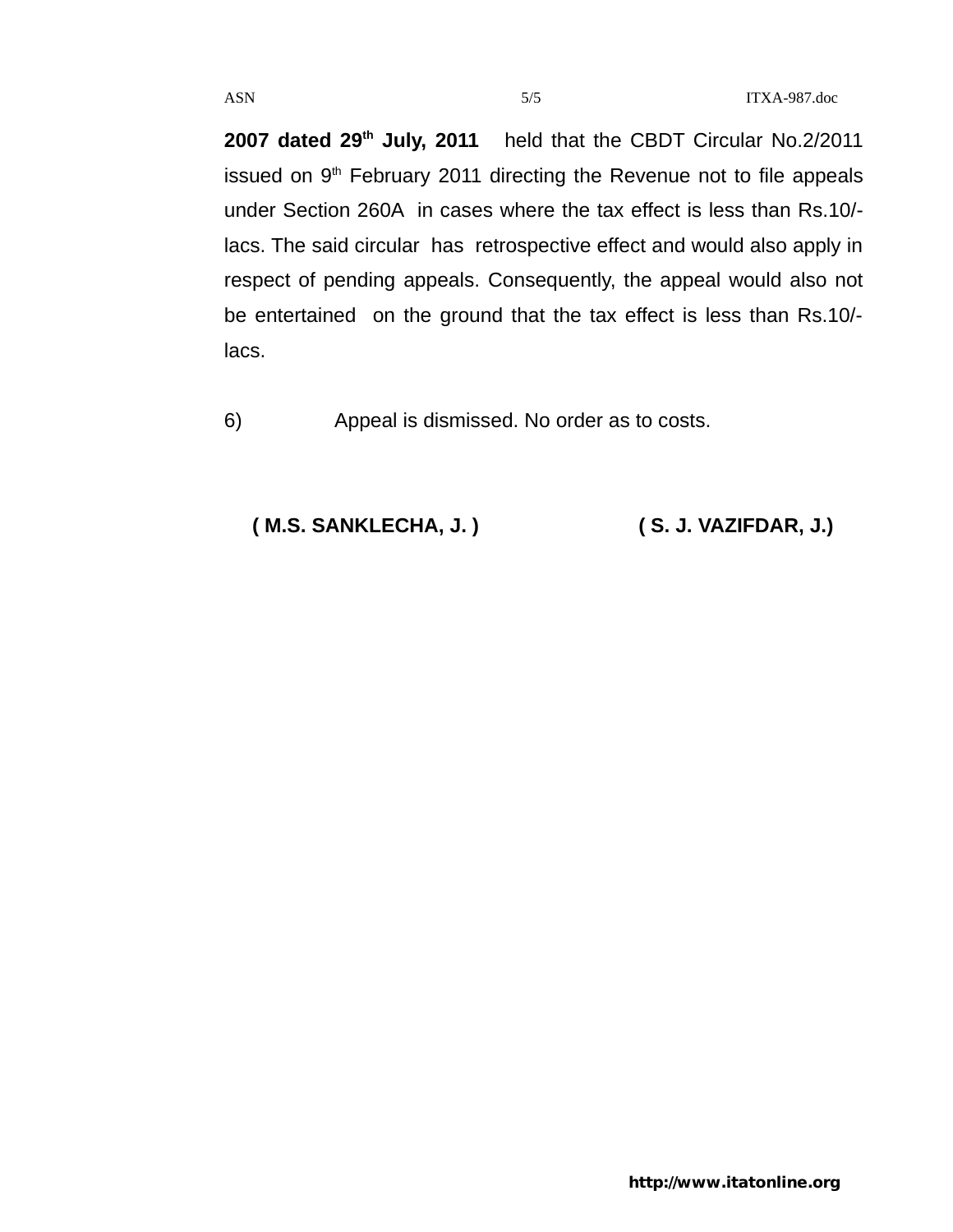## **IN THE HIGH COURT OF JUDICATURE OF BOMBAY, BENCH AT AURANGABAD**

## **TAX APPEAL NO. 78 OF 2007**

The Commissioner of Income Tax, "Aayakar Bhavan", Near Holy Cross School, Cantonment, Aurangabad.

## **..APPELLANT**

## **-VERSUS-**

Smt. Vijaya V. Kavekar, L/H. of Late Shri Vijaykumar B. Kavekar, Deshpande Colony, Ausa Road, Latur, Dist. Latur.

#### **..RESPONDENT**

#### **WITH**

#### **TAX APPEAL NO. 76 OF 2007**

The Commissioner of Income Tax, "Aayakar Bhavan", Near Holy Cross School, Cantonment, Aurangabad.

## **..APPELLANT**

#### **-VERSUS-**

Smt. Vijaya V. Kavekar, L/H. of Late Shri Vijaykumar B. Kavekar, Deshpande Colony, Ausa Road, Latur, Dist. Latur.

#### **..RESPONDENT**

Shri Alok Sharma, Advocate for appellant. Shri R.R. Chandak with Shri M.K. Kulkarni, Advocate for the respondent.

.....

.....

## **(CORAM : SMT. NISHITA MHATRE AND M.T. JOSHI, JJ.**

Judgement reserved on : 12th July, 2011 Judgement pronounced on : 29th July, 2011

http://www.itatonline.org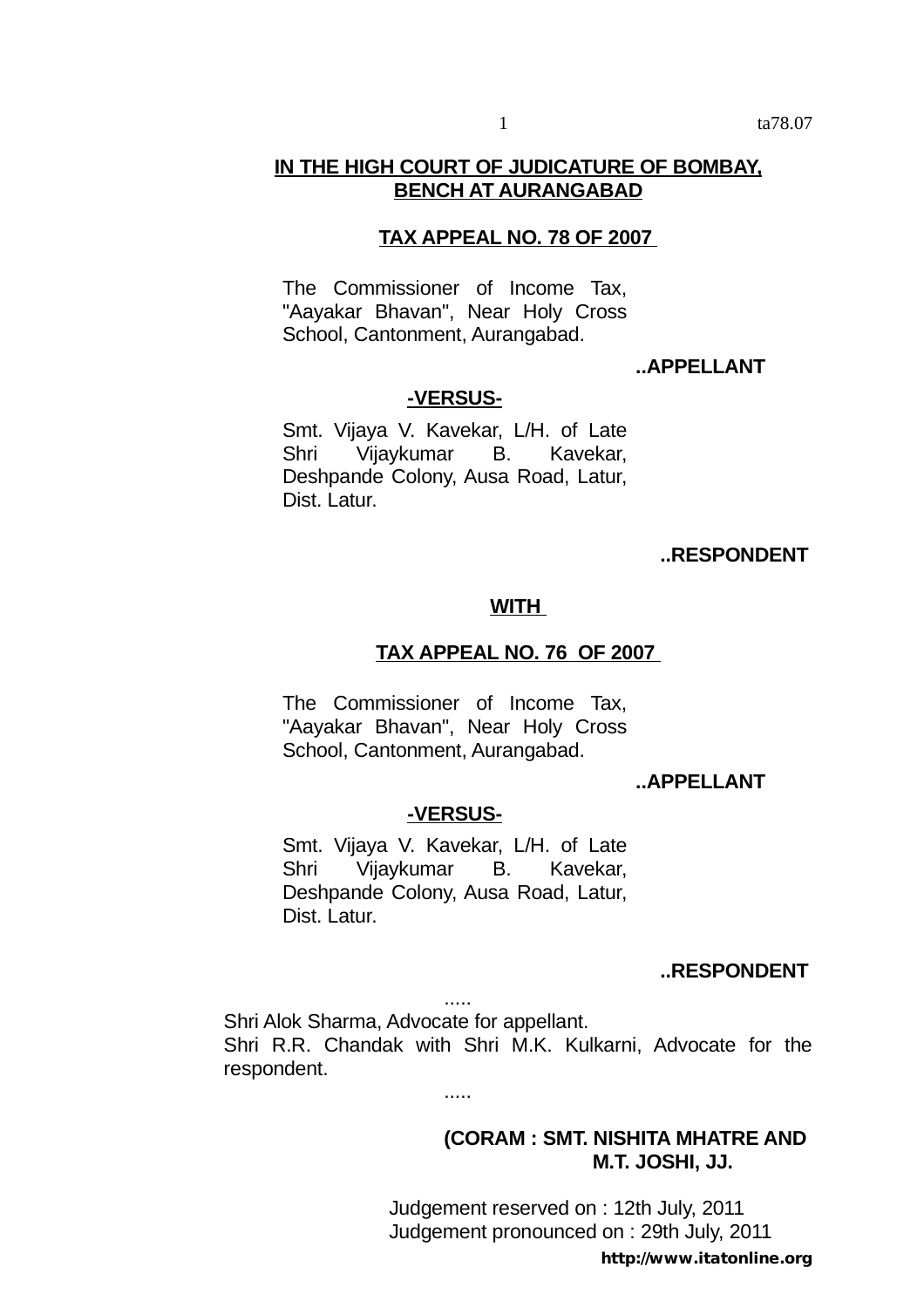## **JUDGMENT (PER SMT. MHATRE, J.)**

1. Both these Tax Appeals are being heard together, as a common question arises in these appeals.

2. The Revenue has filed these appeals against the orders passed by the Income Tax Appellate Tribunal. The appeals have been filed for various assessment years against the same Assessee. A contention is raised on behalf of the Assessee in these appeals that since the tax effect in each appeal is less than the monetary limit of  $\bar{\tau}$  10 Lacs prescribed in the Instruction no.2/2011 issued on 9th February, 2011 by the Central Board of Direct Taxes ('CBDT', for short), the appeals are not maintainable. According to the Assessee, there is a specific bar on the revenue to file appeals in view of the CBDT Instructions.

3. Shri Kulkarni, the learned Advocate appearing for the Assessee in these Tax Appeals has submitted before us that the CBDT Instructions, fixing the monetary limits for the revenue to file appeals before the High Court have been issued in consonance with the provisions of Section 268A(1) of the Income Tax Act, 1961 (hereinafter referred to as "the Act"). According to him, similar instructions had been issued by the CBDT at various points of time even prior to the insertion of Section 268A(1) in the Act. He submitted that these CBDT Instructions have been interpreted by this Court in various decisions and it has been held that they are applicable not only to new cases,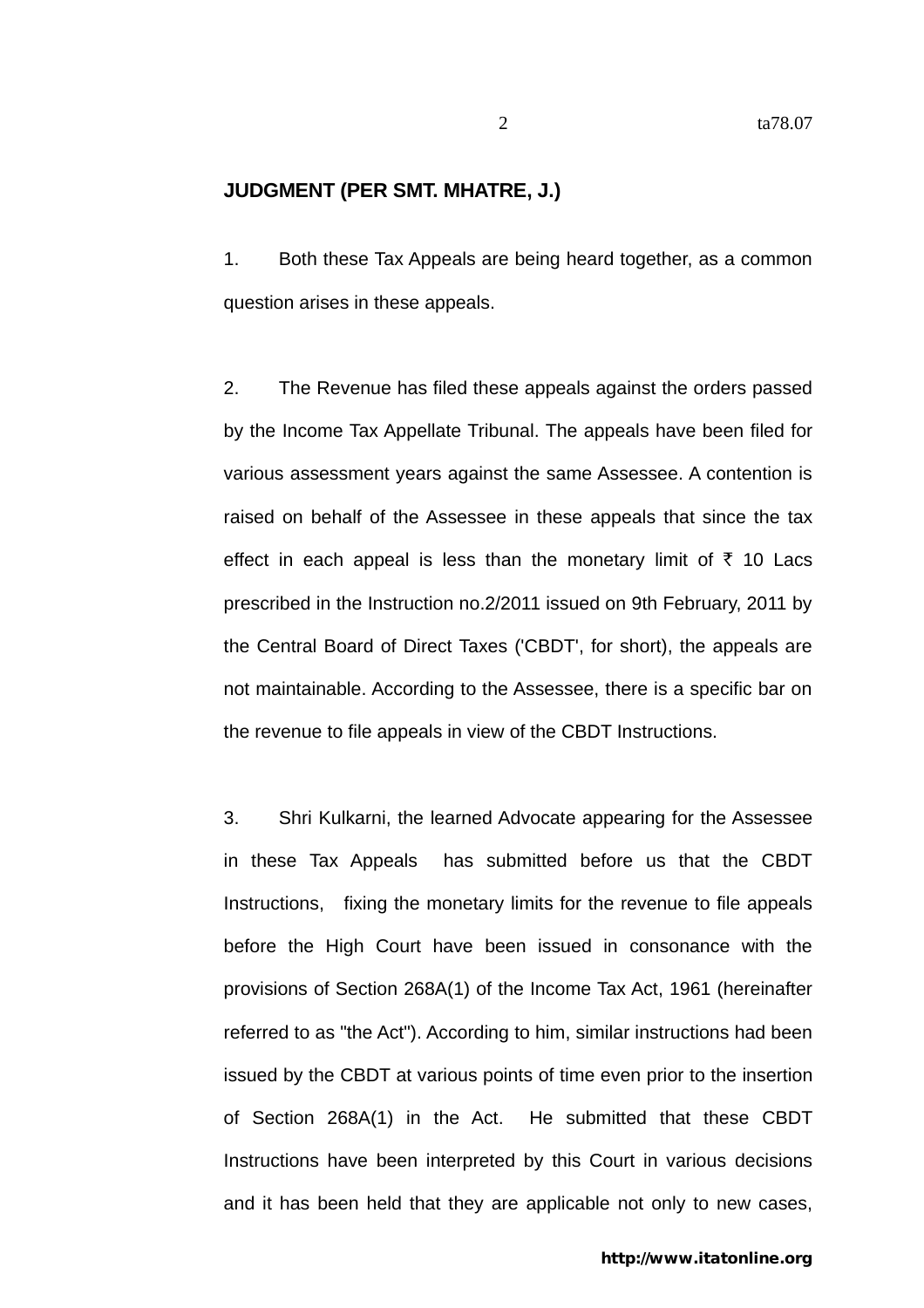which may be filed by the revenue but also to the pending appeals. He submits, therefore, that since the tax effect in both these appeals is less than  $\bar{\tau}$  10 Lacs, the appeals are not maintainable. The Tax

monetary limits for filing departmental Appeals/ References before the Income Tax Appellate Tribunal, the High Courts and the Supreme Court as a measure of reducing litigation. For that purpose, the CBDT issued instructions on 27th March, 2000 that appeals under Section 260A or References under Section 256(2) before the High Court should be filed only when the tax effect was less than  $\bar{\tau}$ . 2 Lacs. In clause no.3 of that Instruction, the revenue was directed to contest or appeal against the orders irrespective of the tax effect where (i)the Revenue Audit objection in the case has been accepted by the Department; (ii)the Board's order, notification, instruction or circular is the subject matter of an adverse order; (iii)prosecution proceedings are contemplated

effect in Tax Appeal no. 76 of 2007 for the assessment year 1989-90 is ₹. 5,29,625/- whereas the tax effect in Tax Appeal no. 78 of 2007 in respect of the assessment year 1988-89 is  $\bar{\tau}$  2,28,040/-. He, therefore, submits that the appeals should be dismissed as the issue whether such appeals which are pending and are within the monetary limits set by the CBDT, are covered by the latest CBDT Instructions, is no longer *res integra*. 4. Prior to the amendment of the Income Tax Act, whereby Section 268 A has been inserted with retrospective effect on 1st April, 1999, the CBDT issued instructions from time to time, revising the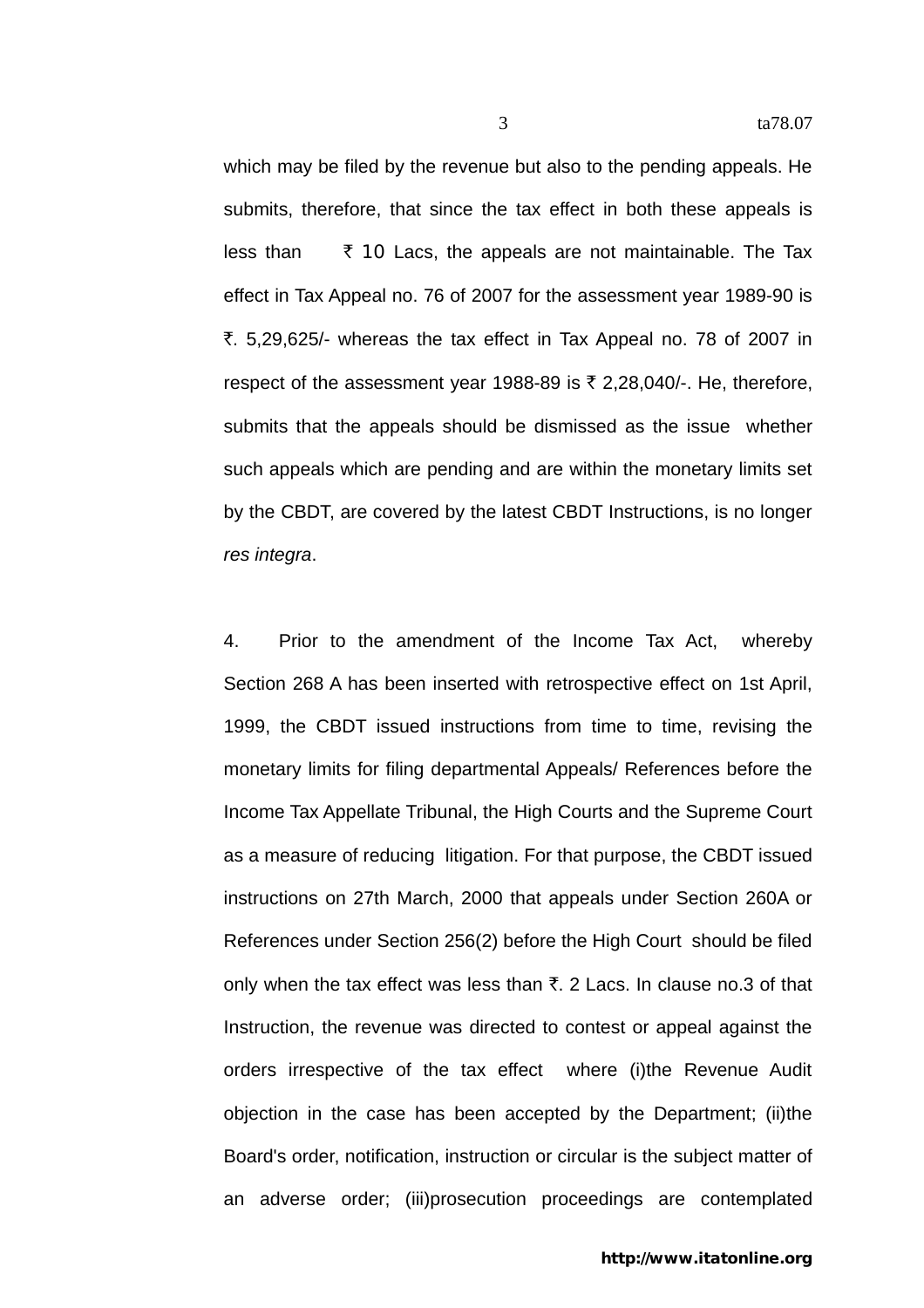against the assessee; and (iv)the constitutional validity of the provisions of the Act are under challenge. Clause 7 mentions that this instruction would come into effect from from 1st April, 2000.

5. This instruction was interpreted by the Division Bench of this Court in the case of *"Commissioner of Income Tax V/s Pithwa Engg. Works"* reported at *"(2005) 197 CTR (Bom) 655.* The contention of the learned Counsel for the Revenue in that case was that the instructions would be applicable only with respect to new cases and not pending ones, which is the same argument advanced by the learned Counsel for the Revenue in the present appeals. The Court noted that the corridors of the superior Courts were choked with a huge pendency of cases. It was therefore of the opinion that there was no justifiable reason to proceed with the References having a negligible tax effect, as the policy contained in the said instructions was applicable even to the old references, which were undecided by the Court till the issuance of the instructions.

6. Thereafter, on 24th October, 2005, Instruction No.2 of 2005 was issued by the CBDT. The earlier instruction of 27th March, 2000 and 29th June, 2000 were modified partially and the monetary limit was raised. Accordingly, appeals under Section 260A to the High Court could be filed, if the tax effect was below  $\bar{\tau}$ , 4 Lacs. The Board also decided that in cases where there was substantial question of law of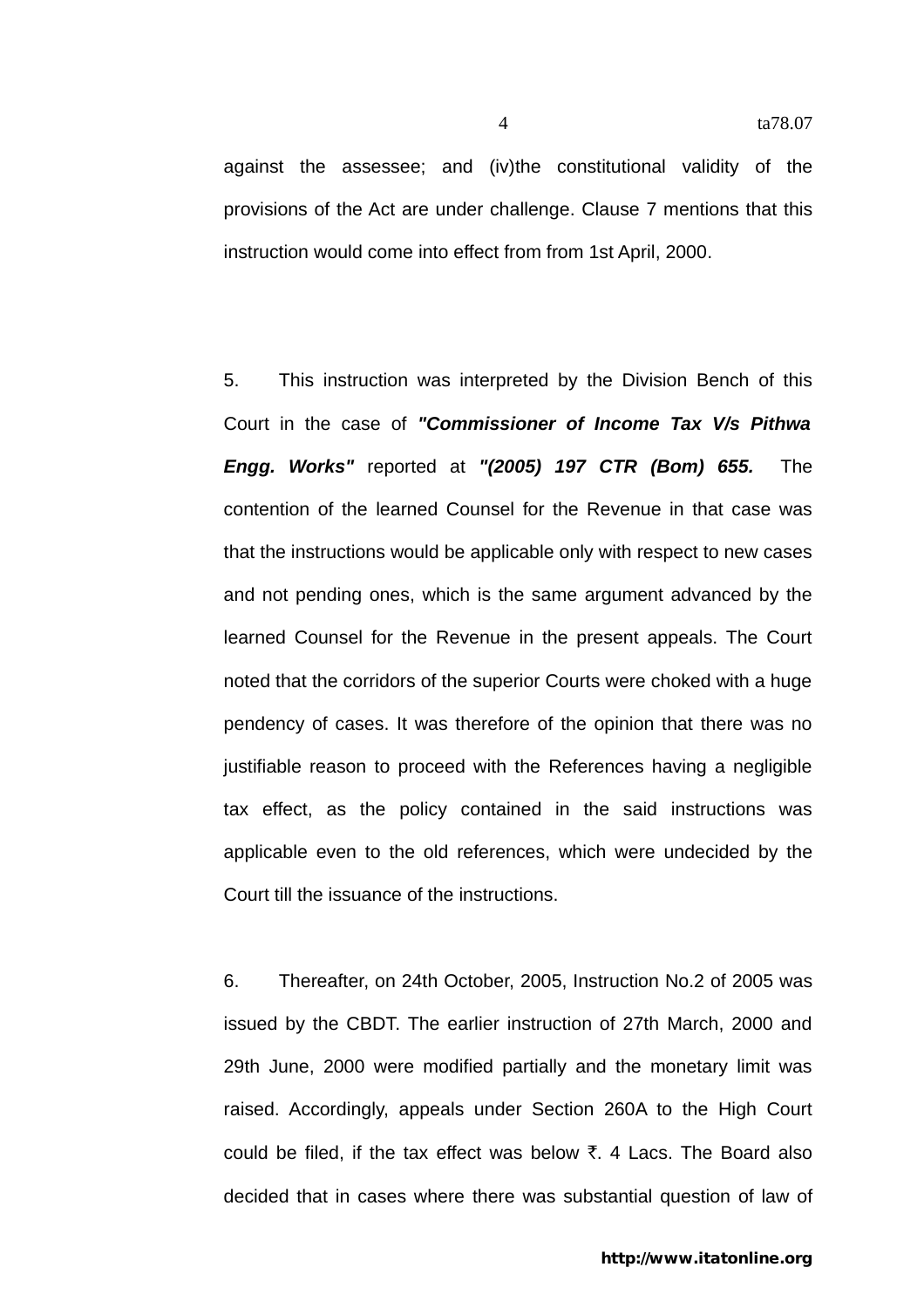importance and in cases where the same question of law would repeatedly arise, either in the case concerned or in similar cases, appeals should be filed on merits, without being hindered by the monetary limits imposed by the instruction. This instruction came into effect from 31st October, 2005.

7. The Division Bench of this Court in Tax Appeal no. 22 of 2004 decided on September 28, 2007 in the case of "*the Commissioner of Income Tax-II V/s Chhajer Packaging & Plastics Pvt. Ltd.,*  construed this circular, to mean that only such appeals, which were filed after the issuance of the instruction no 2 of 2005 would be governed by the Instruction. The Court held that the Instruction would not be applicable to pending appeals. It was observed that the Department is not prohibited from filing and pursuing appeals, where a substantial question of law arises or where the question of law, which is likely to recur in future, is raised. Thus, it was held that the Instruction would not apply to pending appeals.

8. In case of *"Commissioner of Income Tax V/s Polycott Corporation" reported at "(2009) 138 ITR 144 (Bom),* a another Division Bench of this Court construed the same instruction no. 2 of 2005, dated 24th October, 2005. The Division bench observed while construing the paragraph no.5 of the circular, as thus :

> "9. Having considered the contentions, in our opinion, the instructions cannot be interpreted as a statute though http://www.itatonline.org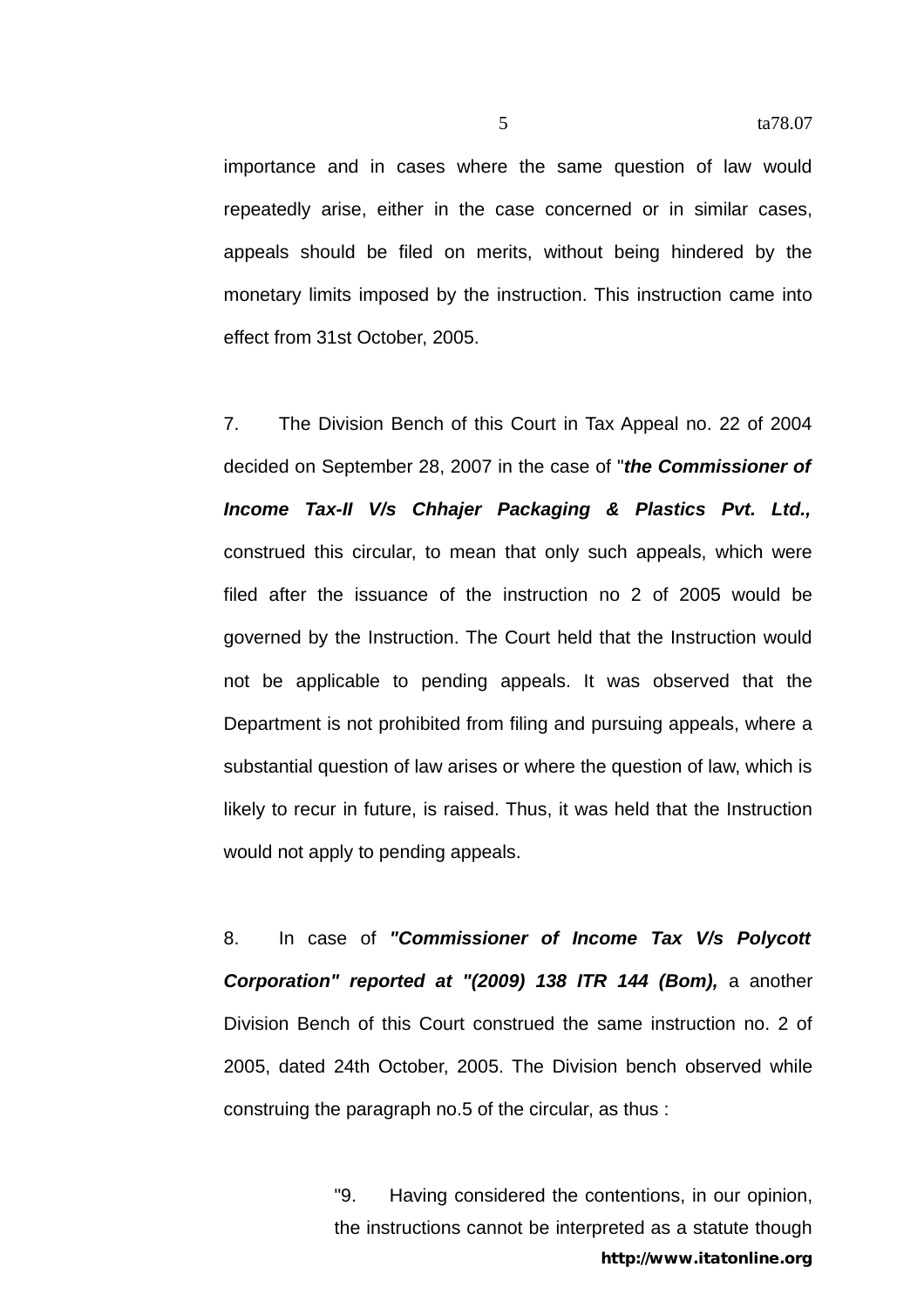it is pursuant to the power conferred under Section 268A of the IT Act. What the Court has to consider is the plain language of the para and the object behind the said provisions. The object appears to be not to burden Courts and Tribunals in respect of matters where the tax effect is less than the limit prescribed. Even before this Instruction, CBDT has been issuing instructions, the last one being on 24th Oct., 2005 where the monetary limit has been fixed. In those instructions the only exception had been that in cases involving substantial question of law of importance as well as in cases where the same question of law will repeatedly arise, either in the case concerned or in similar case, appeal should be filed without being hindered by the monetary limits. The present instructions seem even to limit the issues insofar as the same question of law or recurring issue except to the extent provided in para 5.

On a proper reading of para 5 of the instructions it would be clear that a duty is cast on the AO that even if the disputed questions arise for more than one assessment year then an appeal should be filed only in respect of those years where the monetary limit as specified in para 3 of the instructions. The exception, however, is carved out in respect of a composite order of the High Court or appellate authority. In other words where the High Court or Tribunal has passed a composite order in respect of the same assessee on the same question and/or on different question and for one of the assessment years, the tax effect is more than the monetary limit then the appeal shall also be filed in respect of all the assessment years. The submission on behalf of the assessee is that the composite order must relate to a common issue. We beg to disagree on a plain and literal construction of the instruction. The expression "which involves more than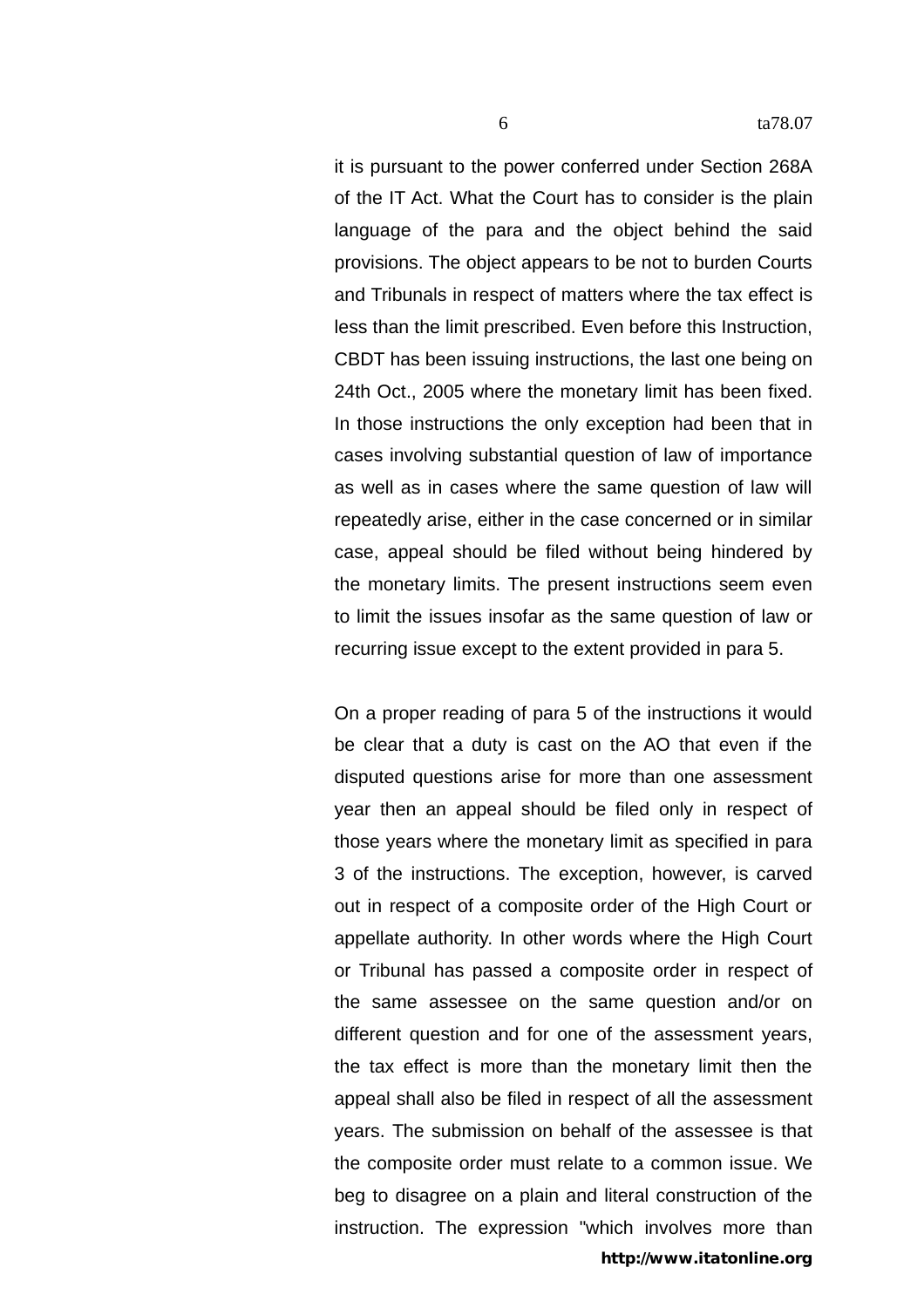one year" would have no meaning if it was restricted only to the expression "common issues". The expression, therefore, of a composite order will have to be read to mean an order in respect of the same assessee for more than one year. An (order) disposing of several appeals on a common question of law by appellate authority, cannot be said to be a composite order as the order involves appeals by different persons, which appeals for the sake of convenience have been only clubbed together for the purpose of disposal on that issue. In our opinion, this would be the correct reading of para 5 of the instruction."

9. As stated earlier, the Income Tax Act was amended and Section 268A has been introduced on the Statute book with retrospective effect. Section 268A carves out an exception for filing of appeals and References under Section 260 A of the Act. The legislature has prescribed that the CBDT is empowered to issue circulars and instructions from time to time, with regard to filing of appeals depending on the tax effect involved. Thereafter, in 2008, CBDT Instruction No. 5 of 2008 dated 15th May, 2008 was issued. This Court in the case of *"Commissioner of Income Tax V/s Madhukar K. Inamdar (HUF)*  reported in *"(2010) 229 CTR (Bom) 77,* interpreted the aforesaid Circular. The Circular was issued in supersession of all earlier instructions issued by the Board. The monetary limit was increased and appeals were to be filed under Section 260A, thereafter, only in cases where the tax effect exceeded  $\bar{\tau}$  4 Lacs. Paragraph 11 of that instruction stipulated that it was applicable to appeals filed on or after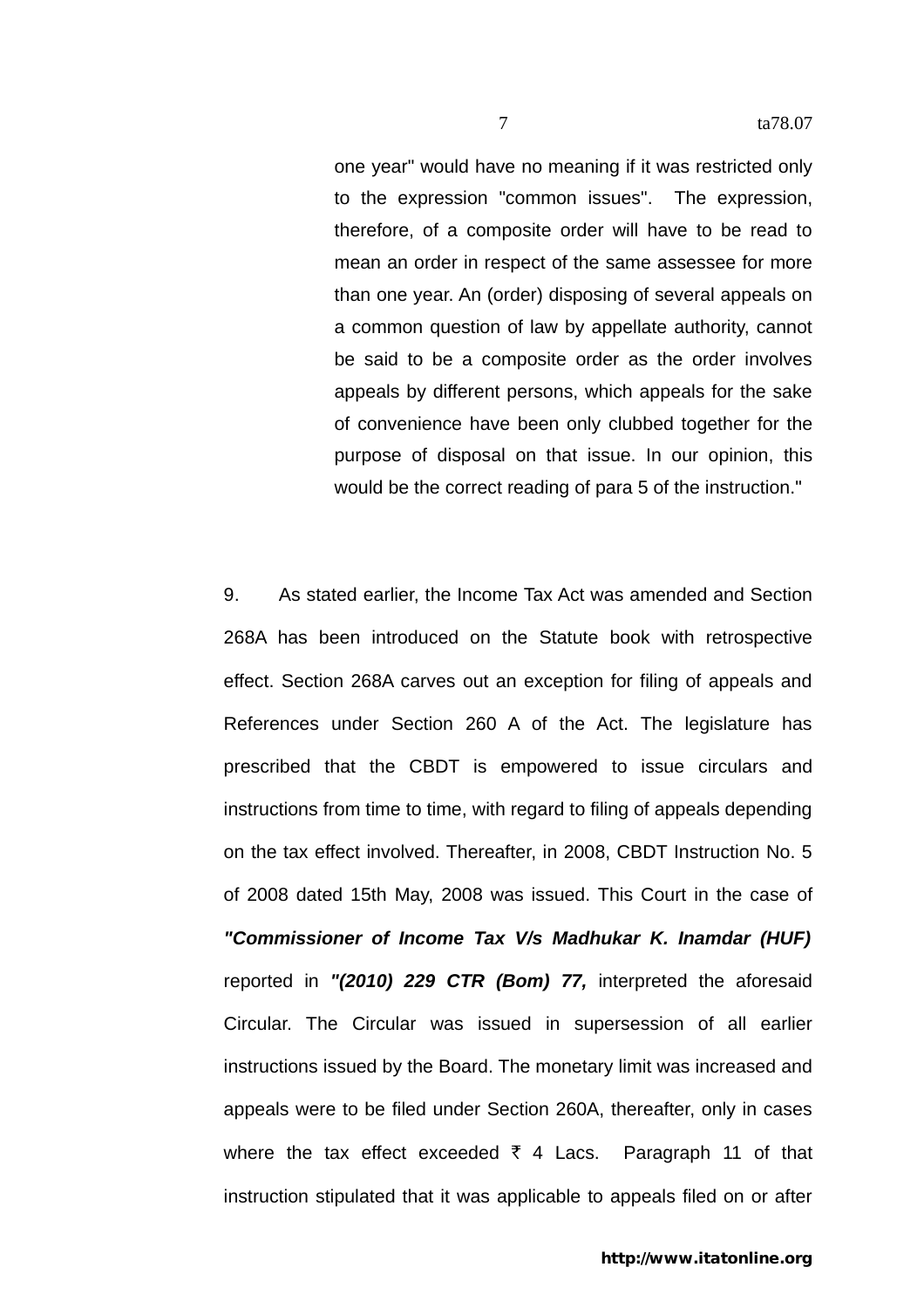15th May, 2008. It was further provided that in cases, where appeals were filed before 15th May, 2008, they would be governed by the instructions on this subject which were operative at the time when such appeals were filed. The instruction was issued under Section 268A(1) of the Act. The argument of the learned Counsel for the revenue in that case was, that the instruction issued on 15th May, 2008 did not preclude the department from continuing with the appeals and/or Petitions filed prior to 15th May, 2008, if they involved a substantial question of law of a recurring nature, notwithstanding the fact that the total cumulative tax effect involved in the appeals was less than  $\bar{\tau}$ . 4 Lacs. It was submitted, such appeals which were filed prior to the issuance of Instruction and where substantial questions of law were raised, were required to be decided on merits. The Court, while considering the issue observed that paragraph 5 of the Circular made it clear that no appeals would be filed in the cases involving tax effect less than  $\bar{\tau}$  4 Lacs notwithstanding the issue being of recurring nature. Relying on the judgement in *"CIT V/s Polycott Corporation,* the Court observed as follows :

> "6 The aforesaid judicial verdict makes it clear that the circular dt. 15th may, 2008 in general and para (5) thereof in particular lay down that even if the same issue, in respect of same assessee, for other assessment years is involved, even then the Department should not file appeal, if the tax effect is less than Rs. 4 Lakhs. In other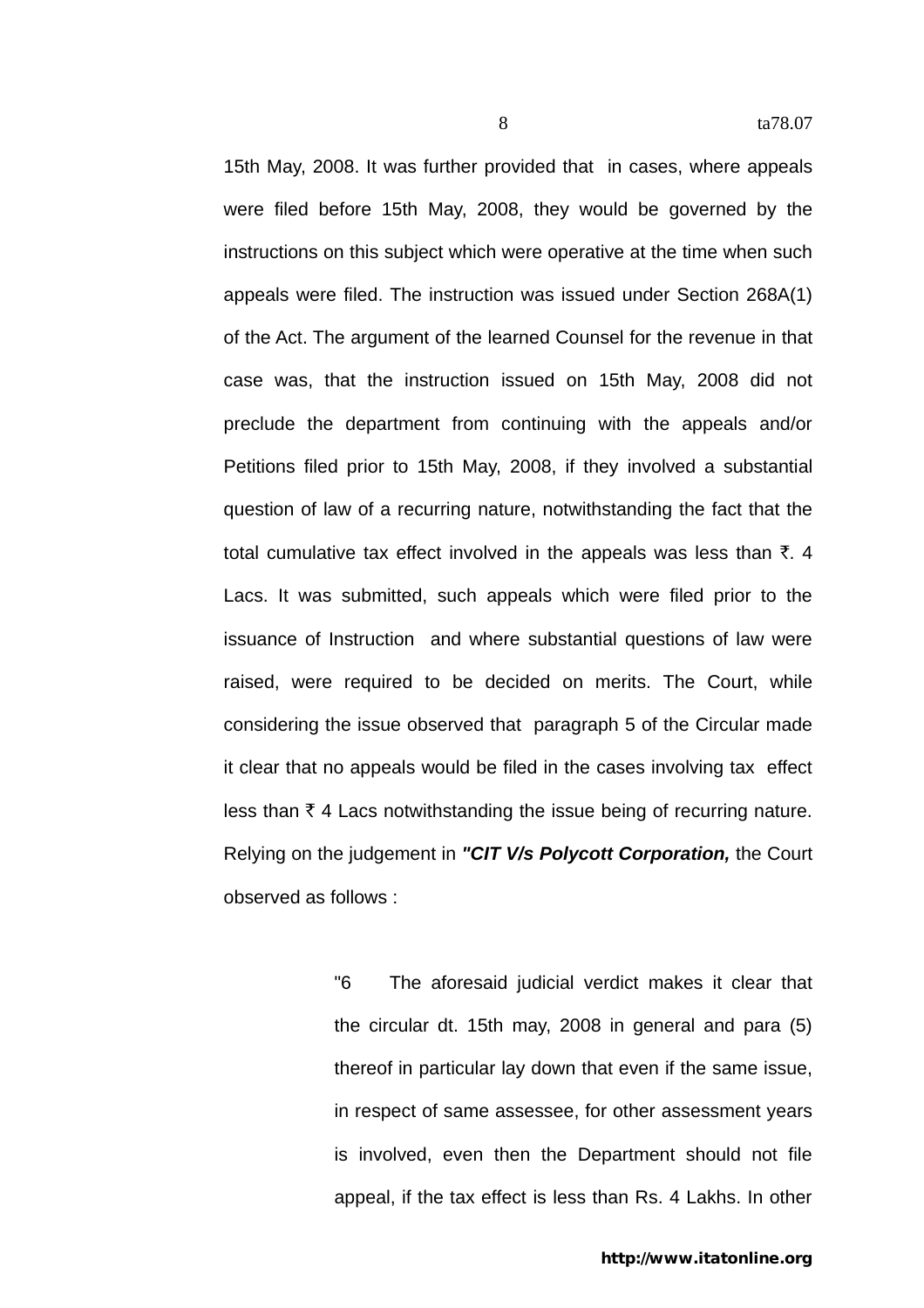words, even if the question of law is of recurring nature even then, the Revenue is not expected to file appeals in such cases, if the tax impact is less than the monetary limit fixed by the CBDT.

7. One fails to understand how the Revenue, on the face of the above clear instructions of the CBDT, can contend that the circular dt. 15th May, 2008 issued by the CBDT is applicable to the cases filed after 15th May, 2008 and in compliance thereof, they do not file appeals, if the tax effect is less than Rs. 4 Lakhs; but the said circular is not applicable to the cases filed prior to 15th May, 2008 i.e. to the old pending appeals, even if the tax effect is less than Rs. 4 Lakhs. In our view, there is no logic behind this belief entertained by the Revenue."

The Court has further held that the prevailing instructions fixing the monetary limit for the tax effect would hold good even for pending cases. Accordingly, the Court dismissed all the appeals having a tax effect of less than  $\bar{\tau}$  4 Lacs.

10. The new CBDT instructions have been issued on 9th February, 2011, being Instruction no. 3 of 2011. The monetary limit has been raised again and clause 3 of the instructions provides that appeals shall not be filed in cases where the tax effect does not exceed the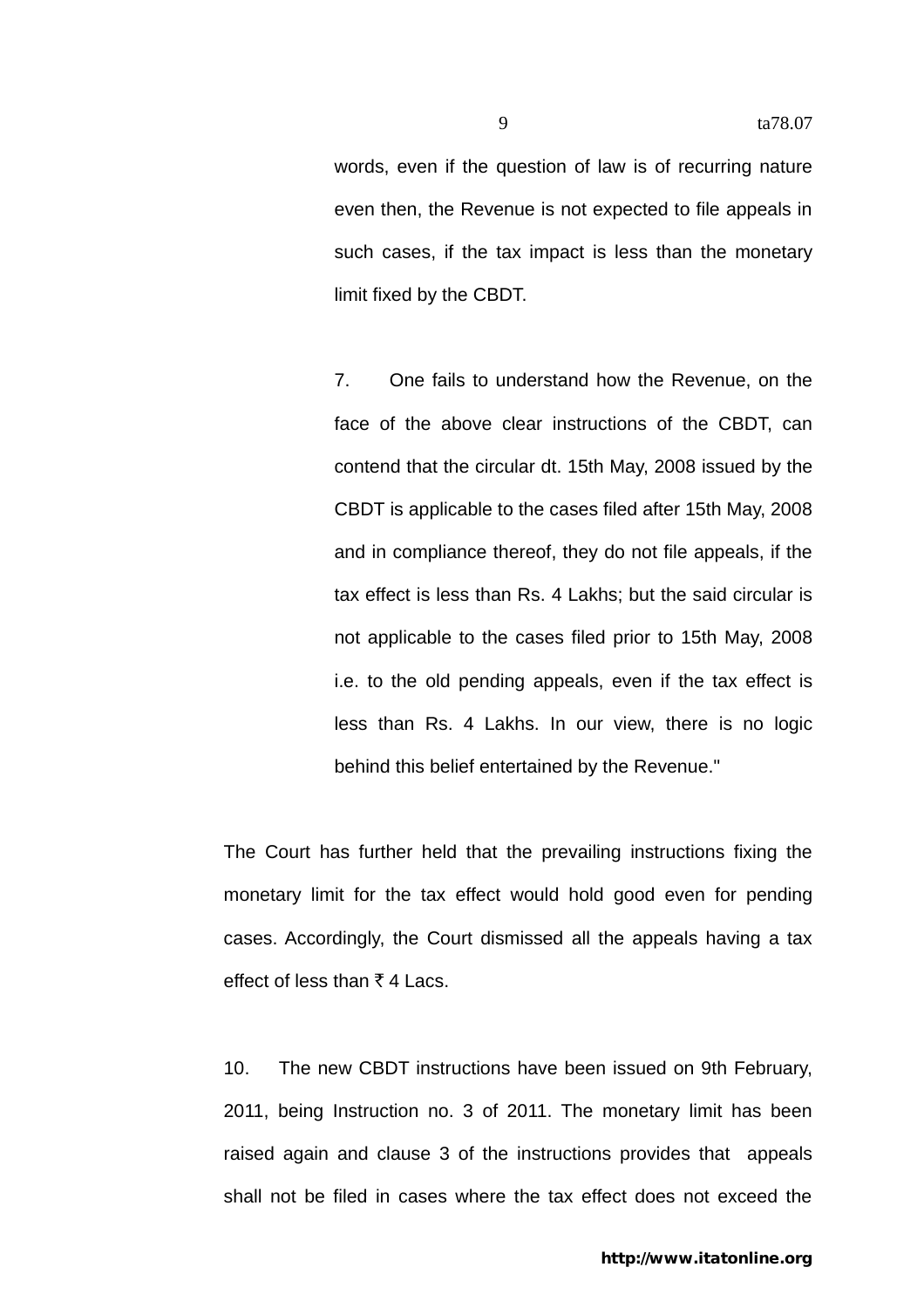monetary limits prescribed, henceforth. The monetary limits prescribed for filing an appeal under Section 260 A before the High Court has been raised to  $\bar{\tau}$  10 Lacs. This instruction is identical to the CBDT Instruction no. 5 of 2008. Clause 10 of this circular indicates that monetary limits would not apply to writ matters and direct tax matters other than income tax. It further provides that where the tax effect is not quantifiable, the Department should take a decision to file appeals on merits of each case. Clause 11, again provides that the instruction would apply to appeals filed on or after ........., 2011 and appeals filed before ............, 2011 would be governed by the instructions on this subject, operative at the time when such appeals were filed.

11. In our opinion, when a similar clause has been interpreted by the Division Bench of this Court in *CIT V/s Madhukar Inamdar (Supra)*, the same principles must apply in the present cases also, as we have found that the instruction of 15th May, 2008 is *para-materia* with the instruction of 9th February, 2011.

12. In case of *CIT V/s Ashok Kumar Manibhai Patel & Co.*  reported in *(2008) 214 CTR (MP) 344*, the Madhya Pradesh High Court considered the CBDT Instruction 2 of 2000 and relying on the judgement in the case of *CIT V/s Pithwa Engg. Works (Supra)* held that the circular would apply to pending cases also.

13. In the case of "*Commissioner of Income Tax V/s Kironmoy*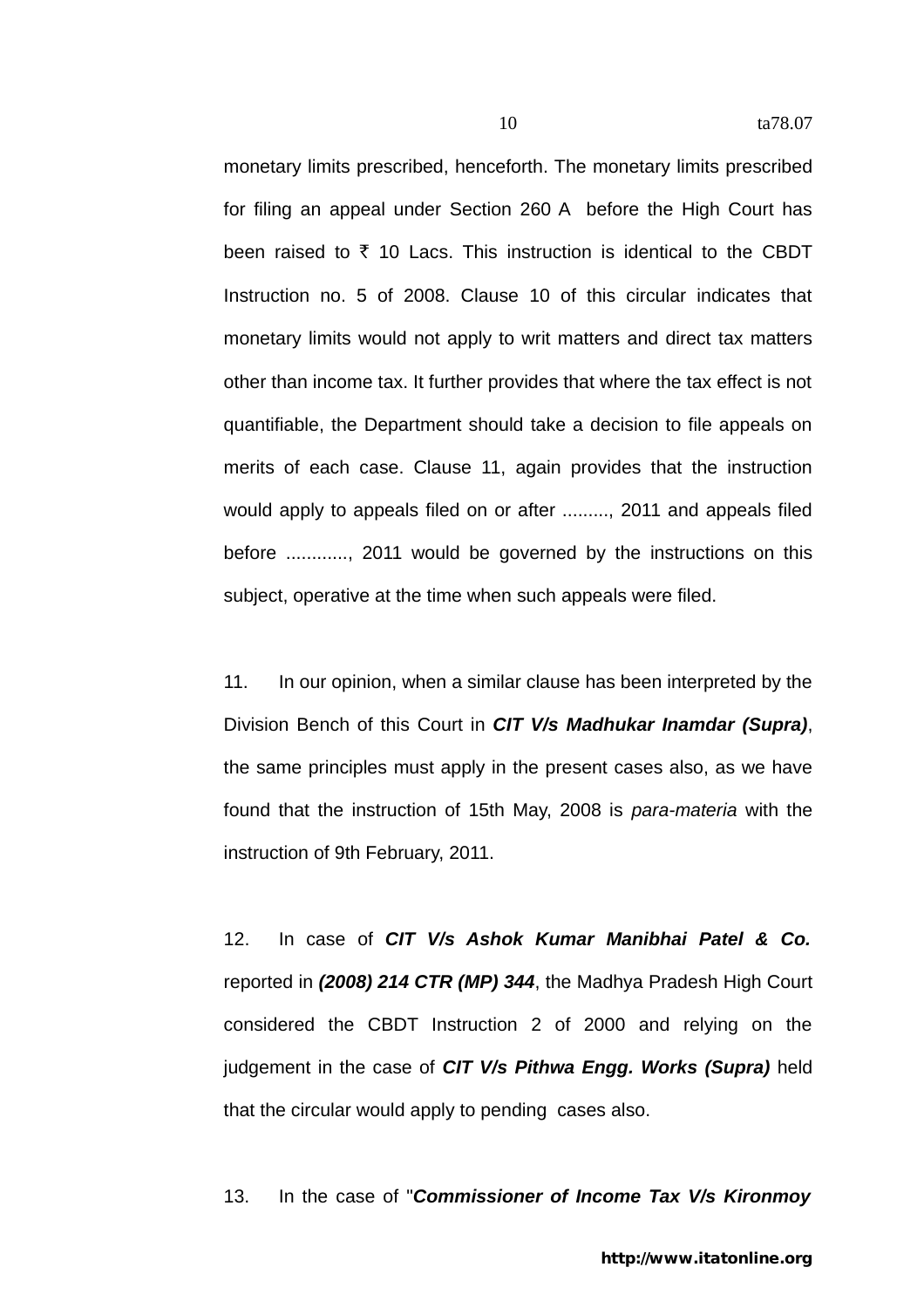*Roy Choudhary"* reported in "*(2011) 53 DTR (Gau) 143"*, the Gauhati High Court has also interpreted the CBDT Instruction no. 5 of 2008, dated 15th May, 2008, and has observed as thus :

> "10 We have extended our anxious consideration to the rival submissions made by the parties. Instruction No. 5 of 2008 dt. 15th May, 2008, is not in dispute. Thereby the monetary limit of Rs. 4,00,000 has been prescribed vis-a-vis appeals under S. 260A before this Court. It stipulates that appeals of the category as mentioned in para 3 would be preferred only in cases where the tax effect exceeds monetary limits as provided therein. The "tax effect" has been defined as difference between the tax on the total income assessed and tax that would have been chargeable had such total income been reduced by the amount of income in respect of the issue against which appeal is intended to be filed.

> 11. Having regard to the tax liability of the respondentassessee, assessed originally, the instant appeal is within the coil of the monetary limits prescribed by the CBDT circular. Sec. 268A was inserted in the Act w.e.f. 1st April, 1999, by the Finance Act, 2008. The Memorandum Explaining the Provisions of the Finance Bill, 2008 highlights the underlying objective of S. 268A to reduce litigation in small cases and regulate the right of Revenue to file or not to file appeal.

> 12. Sec. 260A demonstrates the condition precedent of preferring an appeal before this Court to be the existence of a substantial question of law. Noticeably, it does not contemplate any monetary limit in addition. As has been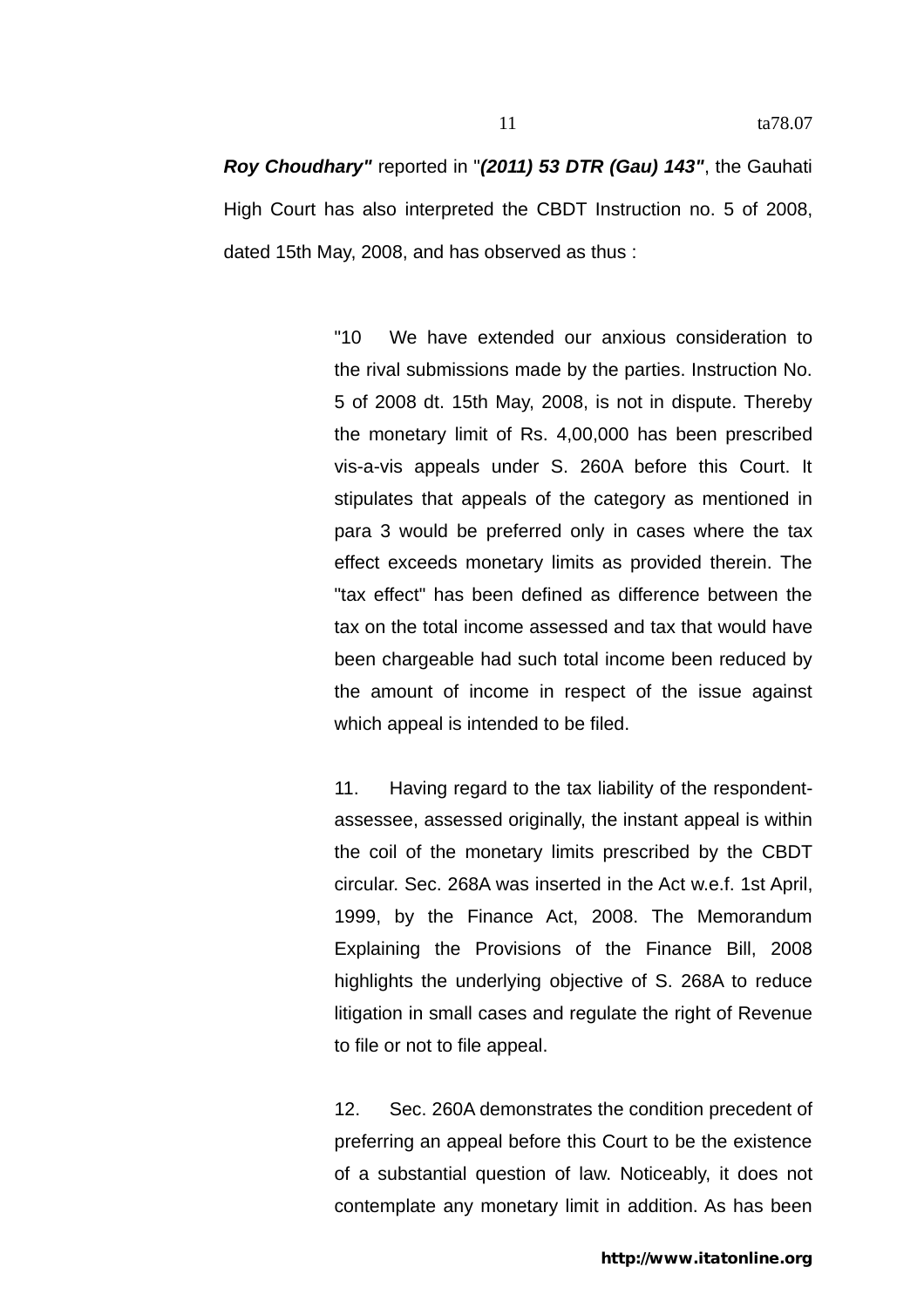stipulated in the CBDT Instruction No. 5 of 2008 dt. 15th May, 2008, para 8 covers eventualities whereunder an appeal can be filed by the Revenue irrespective of the tax effect. These being where (a) the constitutional validity of the provisions of an Act or Rules is under challenge, (b) the Board's order, notification, instruction or circular has been held to be illegal or *ultra vires*, (c) a revenue audit objection in the case has been accepted by the Department."

14. Similarly, the Delhi High Court in the case of "*Commissioner of Income Tax V/s Delhi Race Club Ltd.",* decided on *March 03, 2011,*  by relying on its earlier Judgement "*Commissioner Income Tax Delhi-III V/s M/s P.S. Jain and Co.* decided on 2nd August, 2010 has held that the CBDT circular raising the monetary limit of the tax effect to  $\bar{\tau}$  10 Lacs would be applicable to pending cases also.

15. The position of law, therefore, emerging from the aforesaid judgements, is that the circulars or instructions issued under Section 268A of the Income Tax Act by the Central Board of Direct Taxes, are applicable not only to new cases but to pending cases as well. Such circulars have been issued under Section 268A of the Income Tax Act, which is an exception to the provisions of Section 260 of the Act. The CBDT being mindful of this position has issued the aforesaid instructions. In our opinion, therefore, the instructions would be applicable to pending cases as well. We have already found that the Instruction no. 5 of 2008 and Instruction no. 3 of 2011 are *para-materia*.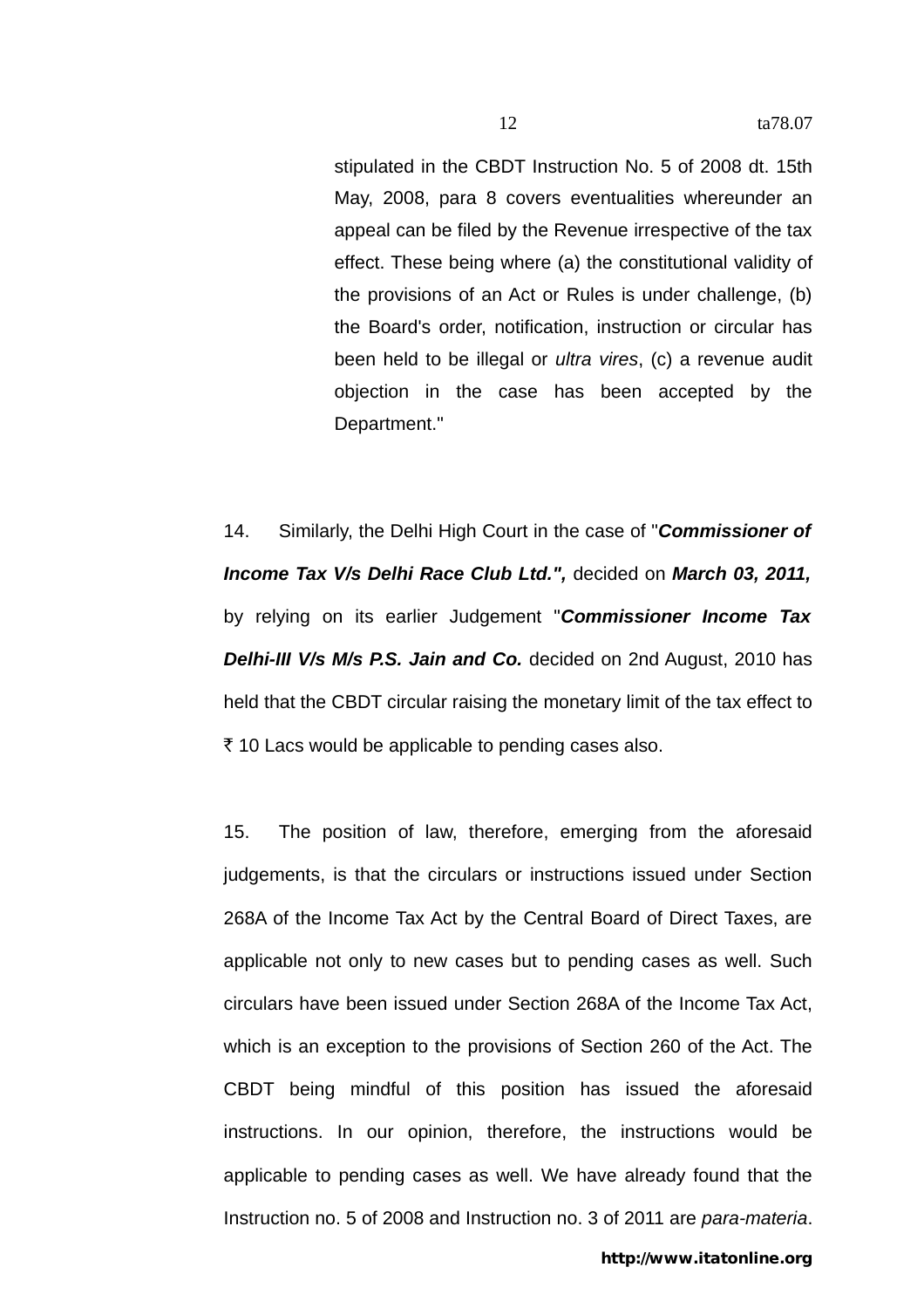The Instruction no. 5 of 2008 has already been interpreted by this Court in *CIT V/s Madhukar Inamdar (supra)*. It is not disputed that this judgement has not been challenged by the Revenue and therefore still holds the field.

16. The learned Counsel, Mr. Sharma for the revenue has tried to distinguish these cases by relying on the judgement in the case of "*CIT V/s Chhajer Packaging and Plastics Pvt. Ltd., 300 ITR 180*. In that case a substantial question of law of importance was raised and since the circular itself provided that such tax appeals were maintainable, despite the monetary limit on the tax effect imposed by that circular it was held that the appeal was required to be decided on merit.

17. It is true that this judgement in *Chhajer's* case (supra) was not brought to the notice of the Division Bench, while deciding either *Madhukar's* case (supra) or the case of *Polycot Corporation* (supra). However, the instruction of 2005 which was considered in *Chhajer's*  case has also been interpreted in *Polycot Corporation* (supra). The consistent view of the Court has been that the CBDT instruction would apply to pending cases as well. The main objective of such instructions is to reduce the pending litigation where the tax effect is considerably small. Therefore, in our opinion, the tax appeals are required to be dismissed, as they are not maintainable in view of the provisions of Section 268A of the Income Tax, and the CBDT Instruction No. 3 of 2011.